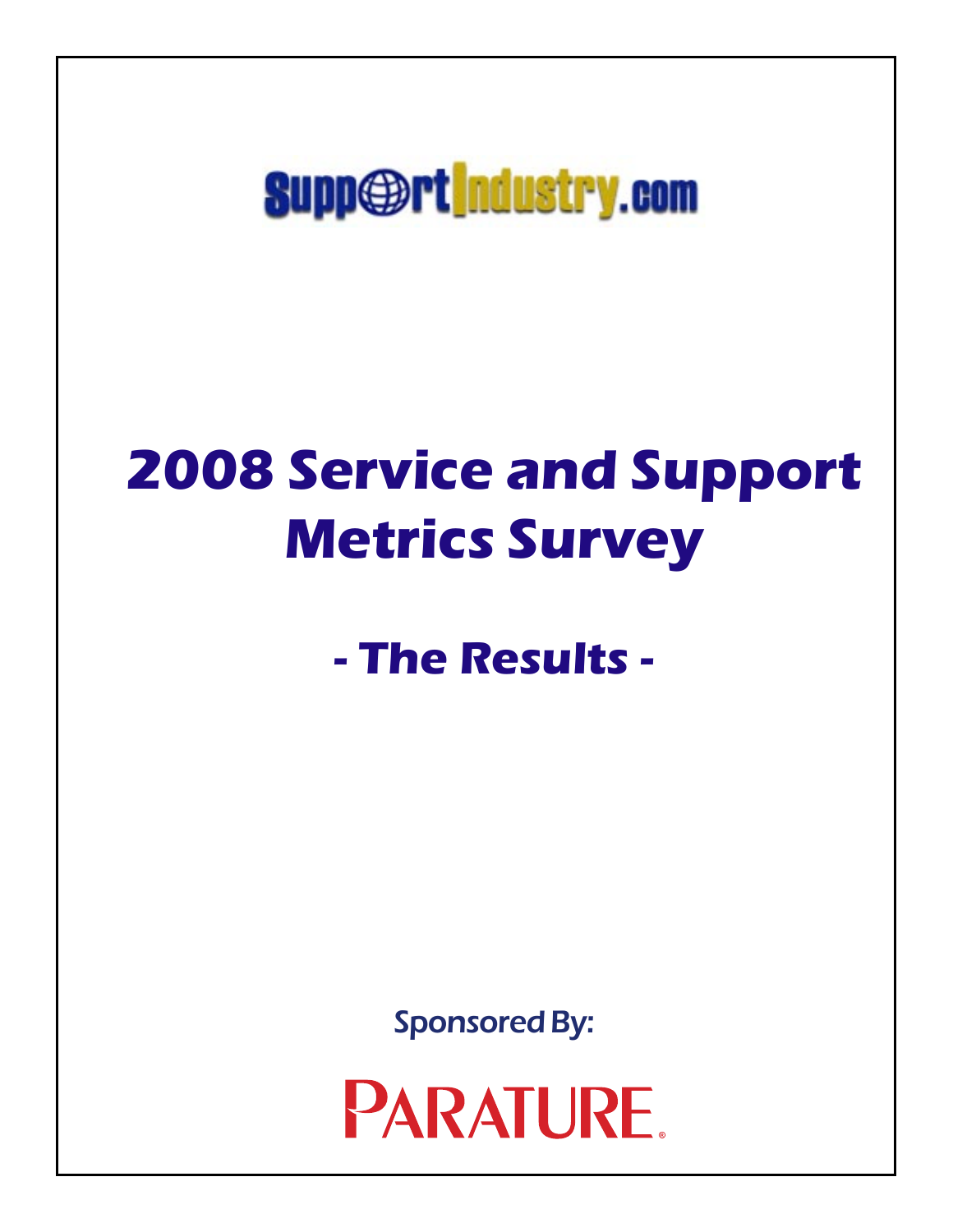# *Executive Summary:*

Supportindustry.com conducts an annual survey designed to explore the state of enterprise service and support — current industry trends, future plans, technology adoption, workforce issues, benchmarking strategies, metrics and other areas. This year's survey, sponsored by Parature Inc., a provider of on-demand customer service and help desk software, reveals that, while support organizations are evolving processes and adopting technologies to improve service delivery, they continue to face characteristic challenges.

Respondents to this year's survey, conducted in February 2008, comprised high-level executives responsible for a range of internal help desk and external customer-facing functions and representing vertical sectors across industry. Of these executives, 30% are responsible for customer-facing support operations, 28.7% handle internal help desk functions, and a hefty 41.2% are charged with managing both. Nearly a quarter of the 85 companies responding have more than 10,000 employees and the same percentage have support center budgets of more than \$1 million annually.

# **Highlights from this year's survey:**

• **Everyone Wants a Piece:** Every year that SupportIndustry.com has conducted the Service and Support metrics survey, we've seen an overarching theme: For support teams — whether they're serving customers or their own company's employees — the pressure never lets up. Respondents continue to report that demand for their services increased over what they experienced the previous year. In this year's study, three quarters of executives responding (74.1%) say they've seen increased demand for and use of their services.

#### **Has the demand for your support services increased, decreased or remained the same compared to last year's demand?**

| Choice                            |    | [N] Percent | Graph |
|-----------------------------------|----|-------------|-------|
| Increased                         | 60 | 74.1%       |       |
| Decreased                         | 3  | 3.7%        |       |
| Remained the<br>same              | 18 | 22.2%       |       |
| <b>Total</b><br><b>Responses:</b> | 81 | 100%        |       |

• **Multi-Talented and Multi-Tasking:** Be they customers or employees, they expect more than ever to be able to choose the way they interact with support agents. That puts more pressure on service directors to either create positions dedicated to a specific service channel, or ensure that agents are trained to handle multiple types of channels in their interaction with clients. Around 43% of respondents to this year's survey say that more than three quarters of their agents handle multiple channels (phone, email, live chat, co-browsing) to meet the needs of business customers or enterprise clients.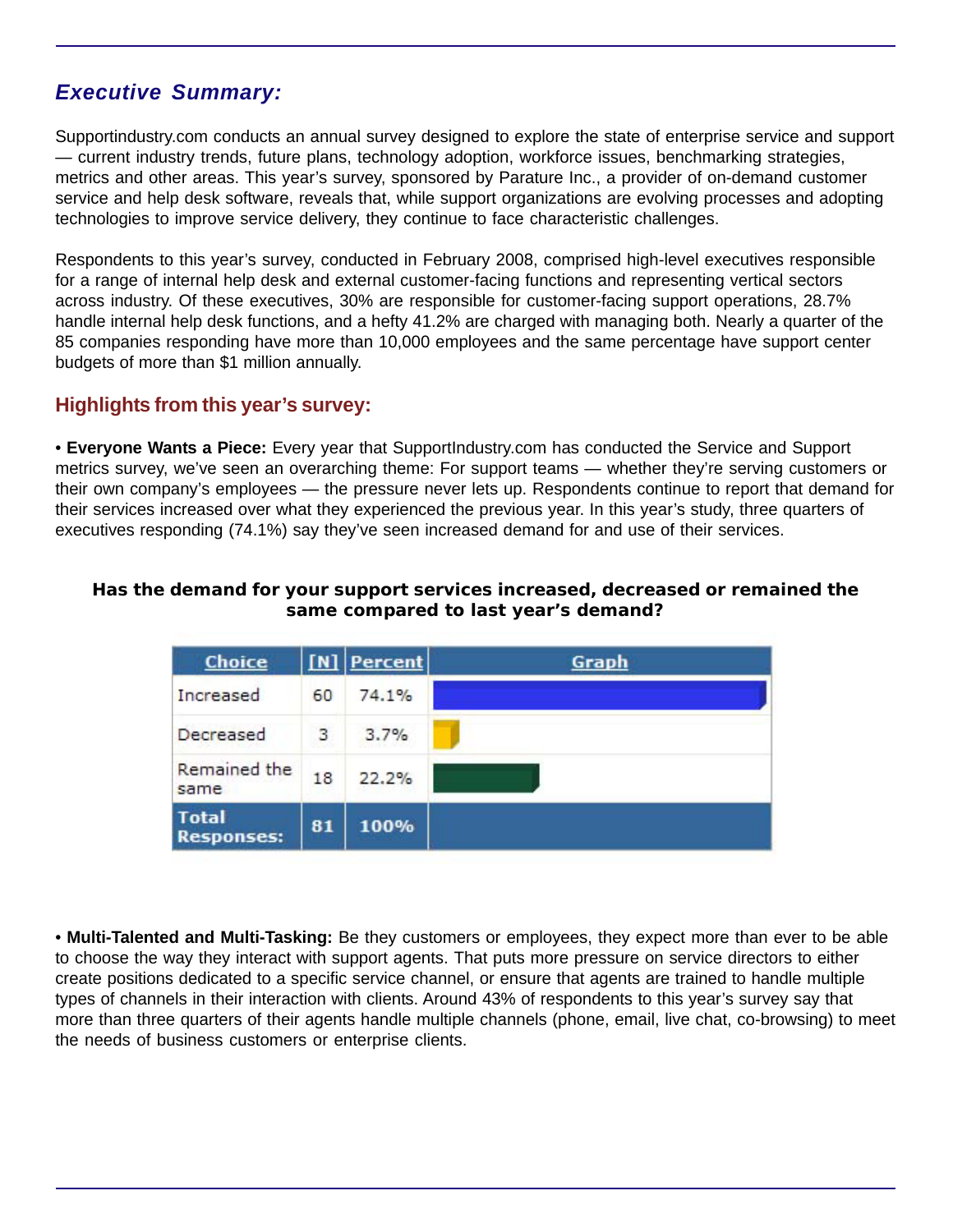# **Sidebar: All in a Day's Work**

It comes as no surprise to hear that customer service reps and help desk agents operate in a work environment that can be, at times, volatile. But it might surprise some people to hear that reps sometimes receive actual physical threats. In fact, nearly 40% of respondents to this survey said their agents have been threatened in some way by irate customers. Some even report receiving a death threat or two.

This information was among the interesting findings we gleaned when we asked executives some openended questions related to things they'd seen in their years managing contact centers. Questions like: What's the craziest request your support department has ever received? What's the angriest response your support department has ever heard when trying to solve a problem? Not surprisingly, expletives from customers are fairly common — about registration processes, about not having access to HR files for which they are not authorized, about an agent mistakenly calling at 4:00 in the morning (okay, so that last one might have earned itself a profanity or two).

Inane, nonsensical and just plain crazy support requests and complaints make good fodder for reading, as their frequent publication in trade rags and in sound-off forums attest. A few favorites from this survey:

- • **Issue:** One woman wanted the help desk to tell her where an old boyfriend got her work number.
- • **Outcome:** She was directed to security.

• **Issue:** Customer's daughter lost the customer's camera at a nightclub and she wanted it replaced under warranty.

• **Outcome:** Contact center declined her request.

- • **Issue:** Customer asked for support for a competitor's product.
- • **Outcome:** Support center offered to "convert" them.
- • **Issue:** Employee needed help finding the 'star' key on a telephone.
- • **Outcome:** Agent helped them locate it.
- • **Issue:** Employee wanted to remove a porn virus from his PC before his boss found out.
- • **Outcome:** Mission accomplished.
- • **Issue:** Employee asked help desk to put out a fire in an cigarette receptacle outside the building.
- • **Outcome:** Help desk directed them to facilities personnel.

• **Issue:** Customer had a meltdown because the pharmacy where he did business had a wireless antenna outside the store. He threatened to sue the corporation for non-secured wireless access points through which someone could steal his pharmaceutical information.

• **Outcome:** Escalated the complaint to the company's CEO, CFO and CIO so they could respond in writing as to the security of their operations.

As it turns out, callers also like giving call centers helpful suggestions when they're not entirely happy with the support they've been given, or they're just plain frustrated. Some of the more interesting suggestions:

• **Suggestion:** Caller suggested that the support department "go out and sweep the road" rather than trying to provide service.

• **Outcome:** Agent advised caller that the suggestion would be taken under advisement.

• **Suggestion:** Caller said he's better get the answer he needed, because if he didn't, he'd have a 'contact' at the CIA investigate the company's software. He'd also have his attorney draw-up legal papers and report the software provider to the attorney general.

• **Outcome:** They gave him what the information he wanted after repeated attempts to reason with him.

Though help desk and call center agents are trained to do whatever they can to reason with irate and abusive customers, they can only do so much. Most respondents say they have processes in place where, after admonishing the caller that they will only receive further help if the abuse stops, they can escalate to a manager. One has a database in which data from threatening calls is entered, and the session information then gets escalated to the COO, who contacts the customer personally to see if the relationship should be terminated.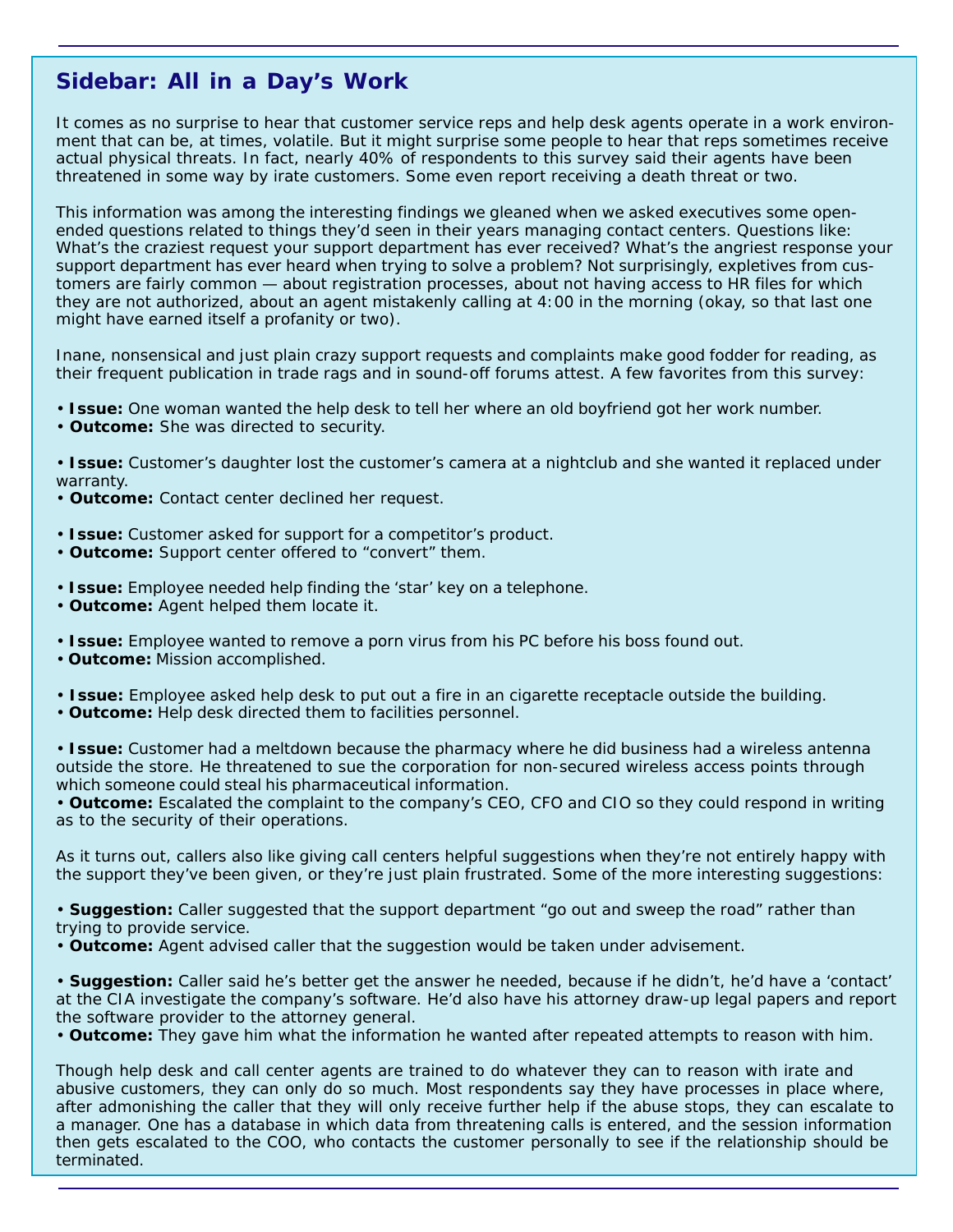| Choice                  | <b>IN1</b> | <u> Percent</u> | Graph |
|-------------------------|------------|-----------------|-------|
| < 10%                   | 16         | 19.8%           |       |
| 10%-25%                 | 14         | 17.3%           |       |
| 25%-50%                 | -2630<br>7 | 8.6%            |       |
| 50%-75%                 | 9          | 11.1%           |       |
| >75%                    | 35         | 43.2%           |       |
| <b>Total Responses:</b> | 81         | 100%            |       |

**What percentage of your agents handle multiple interaction channels?**

• **Getting it Together:** More than half of the respondents to this year's survey (56.8%) say they've managed to integrate at least some of their channels, whether it be at the level of multichannel queuing, through a single view into multichannel interactions, or via a common knowledgebase for interactions across channels.

# **Are your support channels integrated?**

| <b>Choice</b>           |    | $[N]$ Percent | Graph |
|-------------------------|----|---------------|-------|
| Yes                     | 46 | 56.8%         |       |
| No                      | 35 | 43.2%         |       |
| <b>Total Responses:</b> | 81 | 100%          |       |

• **Helping Others Help Themselves:** Numerous incentives — cost reduction, customer demand, the need for a more-rounded services portfolio — have driven organizations to fund self-service projects and strengthen existing offerings over the last few years. This year, nearly three quarters (72.6%) of responding executives say they offer access to a searchable knowledgebase or dynamic FAQ. Meanwhile, nearly 44% now allow clients to submit cases electronically via the Web should they decide to use that avenue — a ready option if they can't find their answers in a searchable knowledgebase and decide to escalate their case to an assisted help channel.

• **From a Distance:** Based on the significant cost savings realized when support agents are able to solve problems remotely rather than making a deskside visit, remote control and diagnostics tools continue to make inroads into IT help desks, both for enterprise and customer support. More than 45% of responding organizations use remote control tools in their support efforts, while 21.2% use remote diagnostics and 27.5% leverage screen-sharing and co-browsing technologies.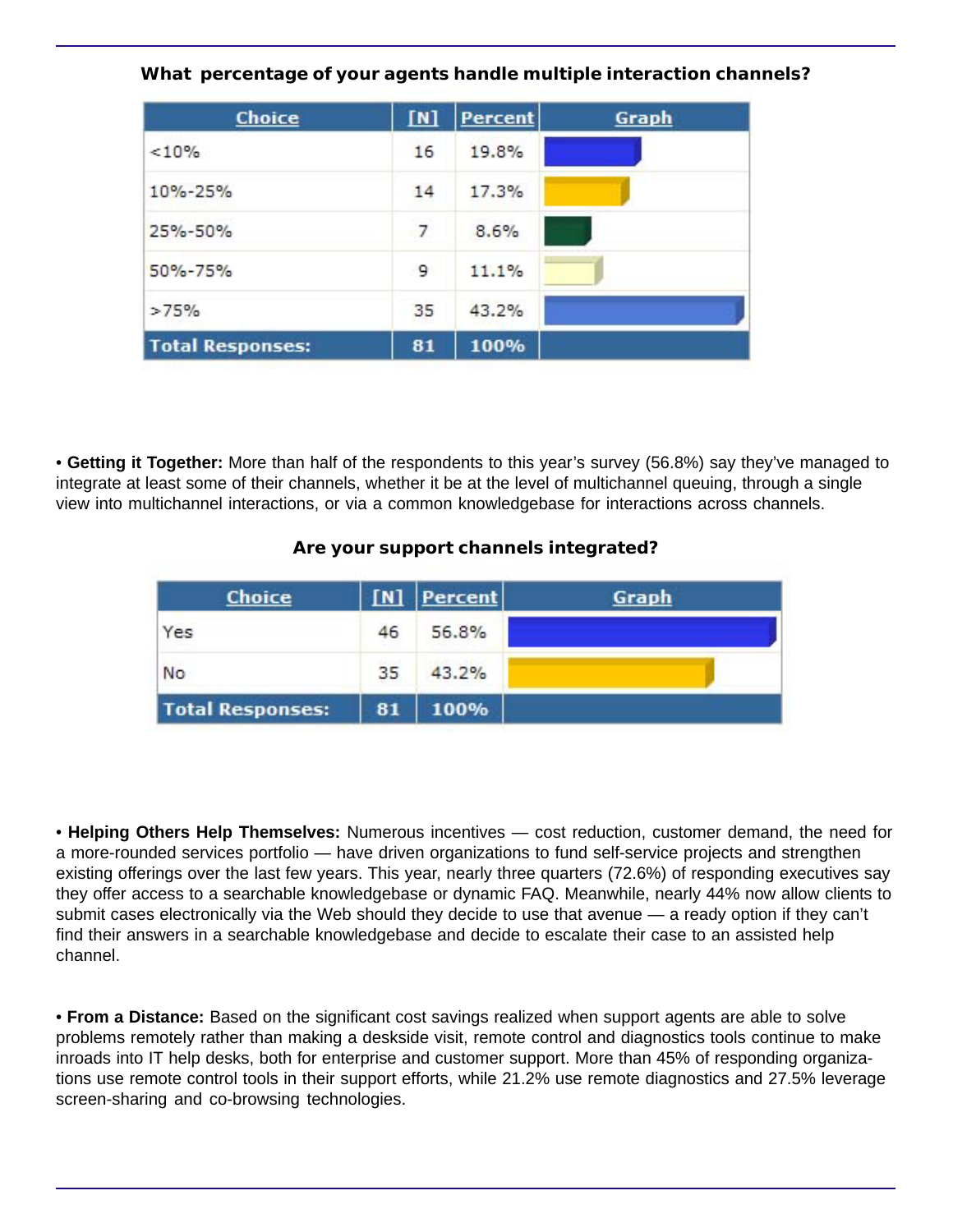# **What support channels do you offer your customers? (choose all that apply)**

| Choice                                 | $\mathbf{M}$ | % of<br><b>Respondents</b> | <b>Graph/Respondents</b> |
|----------------------------------------|--------------|----------------------------|--------------------------|
| Phone                                  | 75           | 93.8%                      |                          |
| Knowledge<br>management/knowledgebases | 43           | 53.8%                      |                          |
| Dynamic FAQ                            | 15           | 18.8%                      |                          |
| Email autoresponse/suggest             | 36           | 45%                        |                          |
| Text Chat/Instant Messaging            | 19           | 23.8%                      |                          |
| Screen sharing                         | 22           | 27.5%                      |                          |
| Remote control                         | 37           | 46.2%                      |                          |
| Remote diagnostics                     | 17           | 21.2%                      |                          |
| Electronic case submittal on<br>web    | 35           | 43.8%                      |                          |
| User Forums                            | 18           | 22.5%                      |                          |
| Webinars                               | 18           | 22.5%                      |                          |
| Other                                  | 5            | 6.2%                       |                          |
| <b>Total Respondents:</b>              | 80           |                            |                          |
| <b>Total Responses:</b>                | 340          |                            |                          |

• **Your Place or Mine:** Nearly 40% of respondents have entrusted their support technology deployments to software-as-a-service (SaaS) models. In fact, research shows that CRM and other sales and service-related technologies lead the types of applications driving the on-demand software market. Of those respondents who don't currently use a hosted solution, a third say they likely will within the next year.

# **Do you currently use a hosted model for any of your support-related technologies?**

| <b>Choice</b>         |    | [N] Percent | Graph |
|-----------------------|----|-------------|-------|
| Yes                   | 31 | 39.7%       |       |
| No                    | 47 | 60.3%       |       |
| Total Responses:   78 |    | $ 100\%$    |       |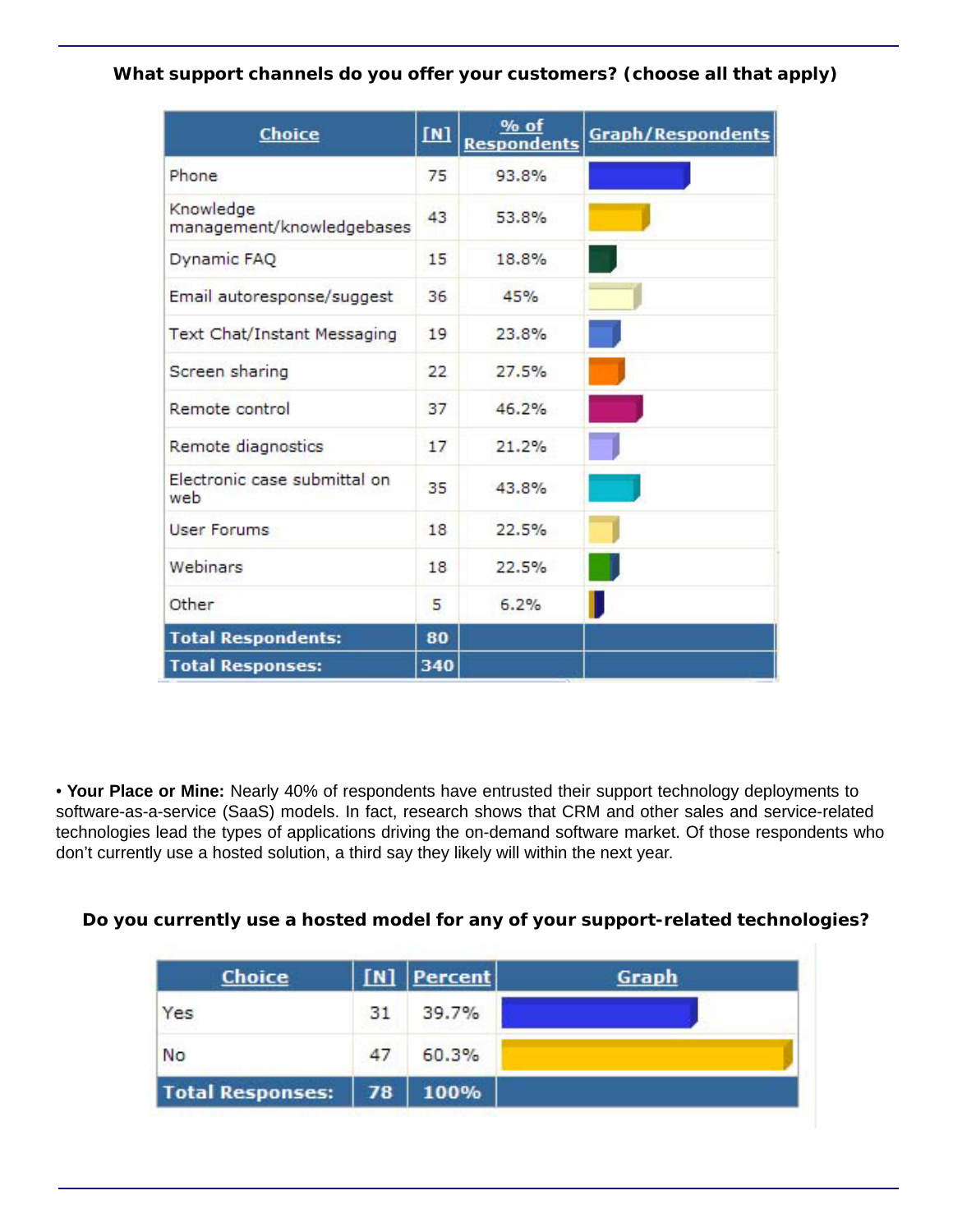•**Satisfaction Not So Guaranteed:** A solid majority (70%) of respondents have adopted formalized survey vehicles and other measurement vehicles so they can quantify customer satisfaction. Still, that means a full 30% don't have any formal methods in place for determining customer satisfaction.

## **Do you use methods to formally determine customer satisfaction related to support performance?**

| Choice                            |    | [N] Percent | <b>Graph</b> |
|-----------------------------------|----|-------------|--------------|
| Yes                               | 56 | 70.9%       |              |
| No                                | 23 | 29.1%       |              |
| <b>Total</b><br><b>Responses:</b> | 79 | 100%        |              |

# *SURVEY ANALYSIS*

# **Meeting Demand**

While the job of service and support executives never gets any easier, with the proper corporate backing and funding, the challenges can be exciting rather than job-threatening. Much depends on whether service is viewed as a strategic component of the business. If the highest levels of management understand that exemplary customer service can increase revenues, or that superior IT support within the enterprise ensures the productivity that drives the business — and funds the efforts accordingly — then the job of a service and support director is a little easier.

This kind of sponsorship is crucial if a service organization is to continually evolve to meet new challenges. Every year that we've conducted this survey, a significant majority of respondents have reported that demand for their services had increased over the previous year. In this year's study, three quarters (74.1%) say they've seen increased demand and use of their services, with only 3% reporting a drop. In 2006, 77.2% of respondents said they saw the need for their services increase during the course of the year. Further, in 2004, a hefty 85% cited increased demand, while 71% did so in 2003.

It's clear that the challenges will continue to mount annually, whether it's due to an expanding customer base that's accustomed to choice in service options, or an increasingly complex and sophisticated IT infrastructure needed to sustain the corporate workforce. However, while 44.9% of this year's respondents were fortunate enough to see their budgets grow over last year's figures, 34.6% say their budget allocation didn't tick upward.

#### **Did your support operation's budget increase, decrease or stay the same from last year's budget?**

| <b>Choice</b>           | [M] | Percent | Graph |
|-------------------------|-----|---------|-------|
| Increased               | 35  | 44.9%   |       |
| Decreased               | 12  | 15.4%   |       |
| Remained the same       | 31  | 39.7%   |       |
| <b>Total Responses:</b> | 78  | 100%    |       |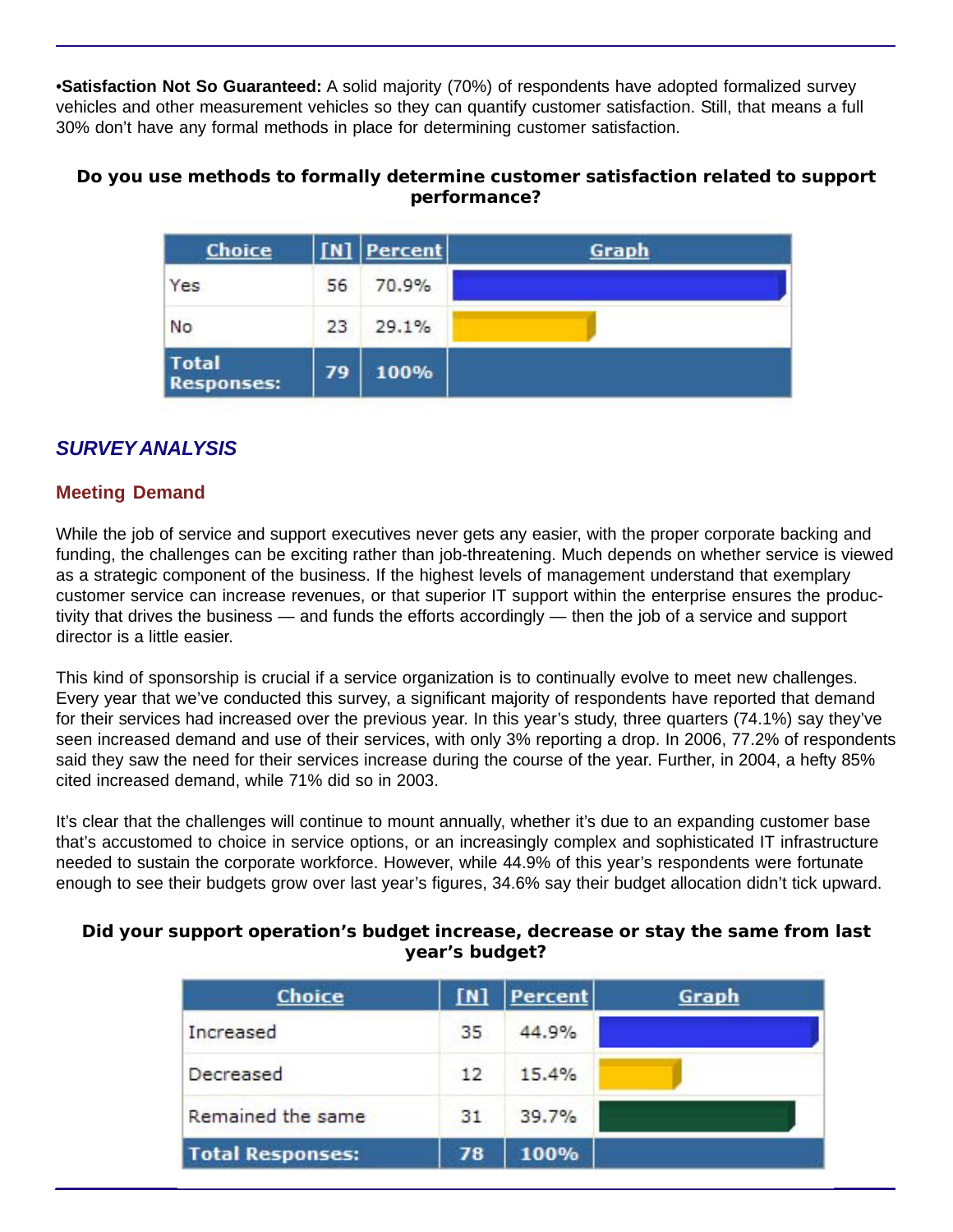# **Technology's Place**

Regardless of these challenges, the support team at the end of the phone line or in the chat window has got to perform at the highest level possible given its budget range and available technology. Customers and employees must have a good experience with agents in order for the company to be able to encourage positive behavior in the future, whether it be buying behavior or adherence to internal IT standards.

That same superior performance should be delivered by Web-based self-services, including knowledgebases, search engines, FAQs, and Webinars, particularly so if the support organization is operating as a profit & loss center, as 34.6% of responding organizations are. If Web-based self-services aren't the extreme cost-cutting measure they were once thought to be, it's because they're something more: They meet the needs of customers who want to solve their own issues; they offload repetitive tasks so support teams can concentrate on more important duties (about 24% of respondents say at least some of their agents also perform sales tasks); and they allow organizations to evolve their service strategies and portfolios as needs change. While self-services can deliver cost-savings in some areas, and certainly allow for better allocation of resources, the bigger benefit they offer is the potential for competitive differentiation as part of a comprehensive service portfolio.

The improving level of content available on the Web is creating customers who are increasingly savvy about what they want when they embark on a search: They want access to targeted content, and they want it available from the most likely sources. In other words, if a company sells a product or service, it needs to offer online content that's able to support that product or service. In doing so, the company not only increases its chances of satisfying customers, but, by encouraging a return visit, gives itself additional opportunities to further please them. If customers don't find this content — or find it and find it lacking — the company hasn't exploited the experience, and the customer may head elsewhere. And more than likely, given the availability of social media networks and forums, they'll share that 'experience' with others.

Survey respondents recognize this. About 15% cite increased customer satisfaction and loyalty as the primary benefit they've seen from implementing self-service knowledgebases and other Web-based technologies. Around a third of respondents — 30% — say their biggest gain has been in increased efficiencies, not surprising given the number of phone calls and emails that can be avoided if sufficient resources are put into a knowledge management initiative. In fact, 12.8% point to just that — they say reduced support incidents are the greatest benefit gained from self-service. Meanwhile, just over 14% point to the cost reductions they've realized as their biggest gain .

And support-delivery costs can be significantly lower thanks to these initiatives. Though costs will shift to other functions, such as database development, knowledgebase population, ongoing maintenance and administrative functions, self-service knowledgebases can significantly reduce the cost of the support transaction itself. Compare these potentially low costs with phone-based support costs. More than half of respondents (54.8%) say they spend between \$10 and \$49 on each phone call they handle, with 3% saying the average call costs them more than \$100.00.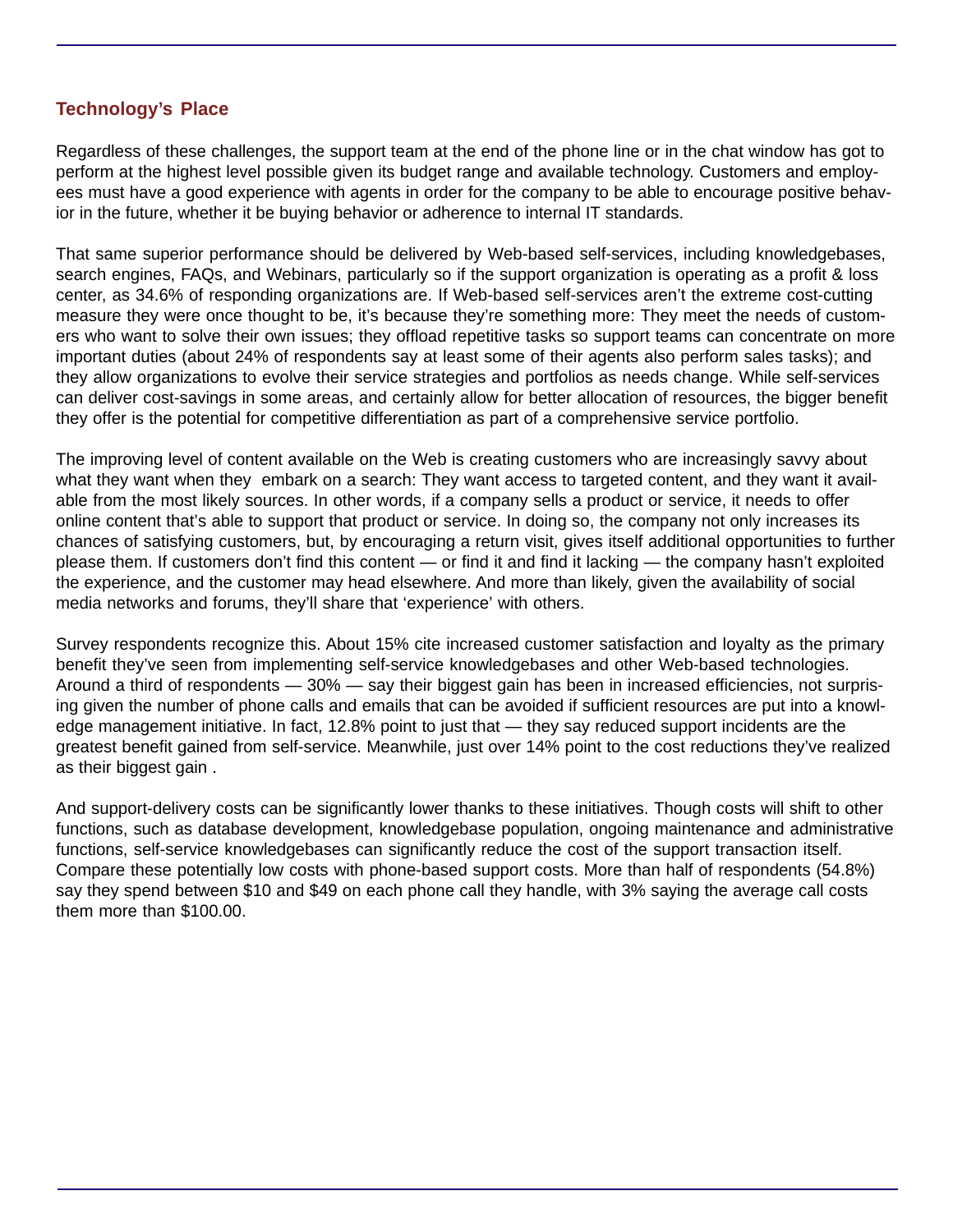| <b>Choice</b>           | N <sub>1</sub> | <b>Percent</b> | Graph |
|-------------------------|----------------|----------------|-------|
| Less than \$10          | 26             | 35.6%          |       |
| $$10 - $24$             | 18             | 24.7%          |       |
| $$25 - $49$             | 22             | 30.1%          |       |
| $$50 - $74$             | з              | 4.1%           |       |
| $$75 - $100$            | $\mathbf{1}$   | 1.4%           |       |
| More than \$100         | 3              | 4.1%           |       |
| <b>Total Responses:</b> | 73             | 100%           |       |

# **What is your average cost per phone-based support contact?**

Though less expensive in general than the phone, email by no means guarantees reduced costs for every transaction, as success depends greatly on workflow processes, the quality of autoresponse content, and the agents who might ultimately field the email. Around 32% of respondents say they spend between \$10 and \$49 per email-based issue, though 56.5% saying they spend less than \$10. Instant messaging is less expensive, with 21% saying they expend between \$10 and \$49 per chat session and nearly 60% saying they spend less than \$10.

Lower costs, improved service delivery and end-user satisfaction are likewise oft-cited reasons for deploying remote control, remote diagnostics and co-browsing tools. About a third of respondents — 30.2% — who've adopted such toolsets say they're able to resolve 75% to 99% of the problems for which they use that functionality, and another 27% say they're able to take care of between 50% to 74% of problems without a deskside visit.

## **If you use remote diagnostics/remote control, how often are you able to successfully resolve a problem and avoid an onsite/deskside visit?**

| <b>Choice</b>           | [M]            | Percent    | Graph |
|-------------------------|----------------|------------|-------|
| less than 10%           | 14             | 22.2%      |       |
| $10\% - 24.9\%$         | 8              | 12.7%      |       |
| $25% - 49.9%$           | $\overline{2}$ | 3.2%<br>N, |       |
| $50\% - 74.9\%$         | 17             | 27%        |       |
| $75\% - 99.9\%$         | 19             | 30.2%      |       |
| 100%                    | 3              | 4.8%       |       |
| <b>Total Responses:</b> | 63             | 100%       |       |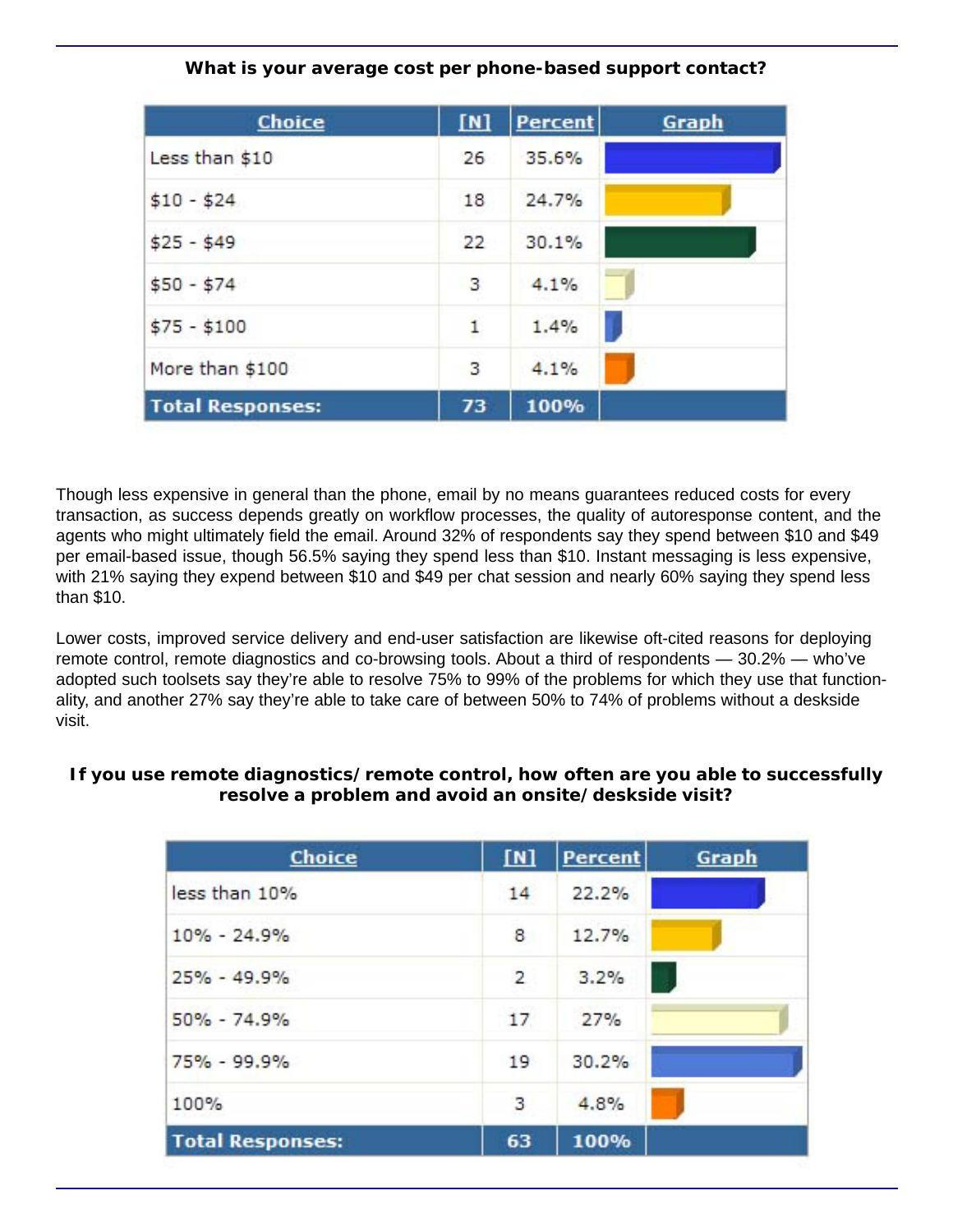#### **Channel Distribution**

Demand, as well as cost considerations, have service organizations increasing the number of channels they offer for support. Experts caution that just because a support organization can offer a channel doesn't mean it should, but it's clear that customers want to have choice when it comes to how they get support.

Not surprisingly, nearly all respondents — 93.8% — offer the phone as a channel, surpassing all other offerings. Still, this represents a slight drop of 3% from 2006's figure, suggesting that companies and their customers are relying more on other channels. There's no problem with not promoting the phone as a viable channel as long as other channels offered are backed by sufficient resources. Other interactive channels — both live and delayed assistance — include remote control (46.2%), email (45%), screen-sharing (27.5%), live chat (23.8%), and remote diagnostics (21.2%).

On the self-serve side of the equation, more than half of respondents (53.8%) allow their constituents to access online knowledgebases, and another 19% provide dynamic FAQs. Around 44% of companies allow their customers to submit cases — a good option for first contact or for escalation — to their contact center via the Web. Another 22.5% provide Webinars on a variety of topics.

Of note is that 22.5% of companies say they now allow their customers to take part in user forums via their Web site. Though many companies have not yet taken this route for a number of reasons (fear of transparency, product types not well-served by customers sharing technical information, etc.), it behooves certain industries to do so. For technology providers supporting certain product types, forums and other online communities have proven fertile ground for customers to share problem solutions. In other markets, they simply want to discuss product experiences or other issues related to their interests. Businesses that host forums can take the information housed there and translate it to better product development, improved marketing campaigns and more. Forums also encourage businesses to provide the best support possible, because if they don't, they — and everyone else — might hear about it.

How are contacts distributed among channels? For respondents in this survey, the phone is still fielding the largest bulk of support transactions. Just over 97% are handling at least some percentage of their contacts by phone; only 2.5% say they're handling none via this channel. Email likewise handles a high percentage of contacts, with 93.6% saying they're handling at last some of their customers via this method.

Newer to the support spectrum, chat and self-service still lag behind more entrenched phone and email options, particularly as organizations have work to do to integrate them into their support strategies. Just under three quarters of respondents (73.1%) are solving at least some of their support transaction through self-service knowledgebases, while just 36.7% have managed to push some support to chat. There's plenty of opportunity there, as 63.3% aren't driving any transactions to chat. And chat, though an assisted channel, enables agents to handle more than one session at a time if they're talented. As for self-service, more than a quarter of respondents (26.9%) aren't driving any transaction to self-serve channels, which can reduce costs and impact customer satisfaction.

Long recognized as a key component in improving service and support quality and delivery, integration among service channels is on the rise, thanks both to work by large enterprises on individual integration efforts and vendors offering integrated contact management platforms. More than half of respondents (56.8%) say they've managed to integrate at least some of their channels, whether it be in the form of a common knowledgebase, a single view into all customer interaction data, or an integrated contact management platform. That compares to 40% of respondents who cited multichannel integration in 2006, 30% in 2004, and 27% in 2003.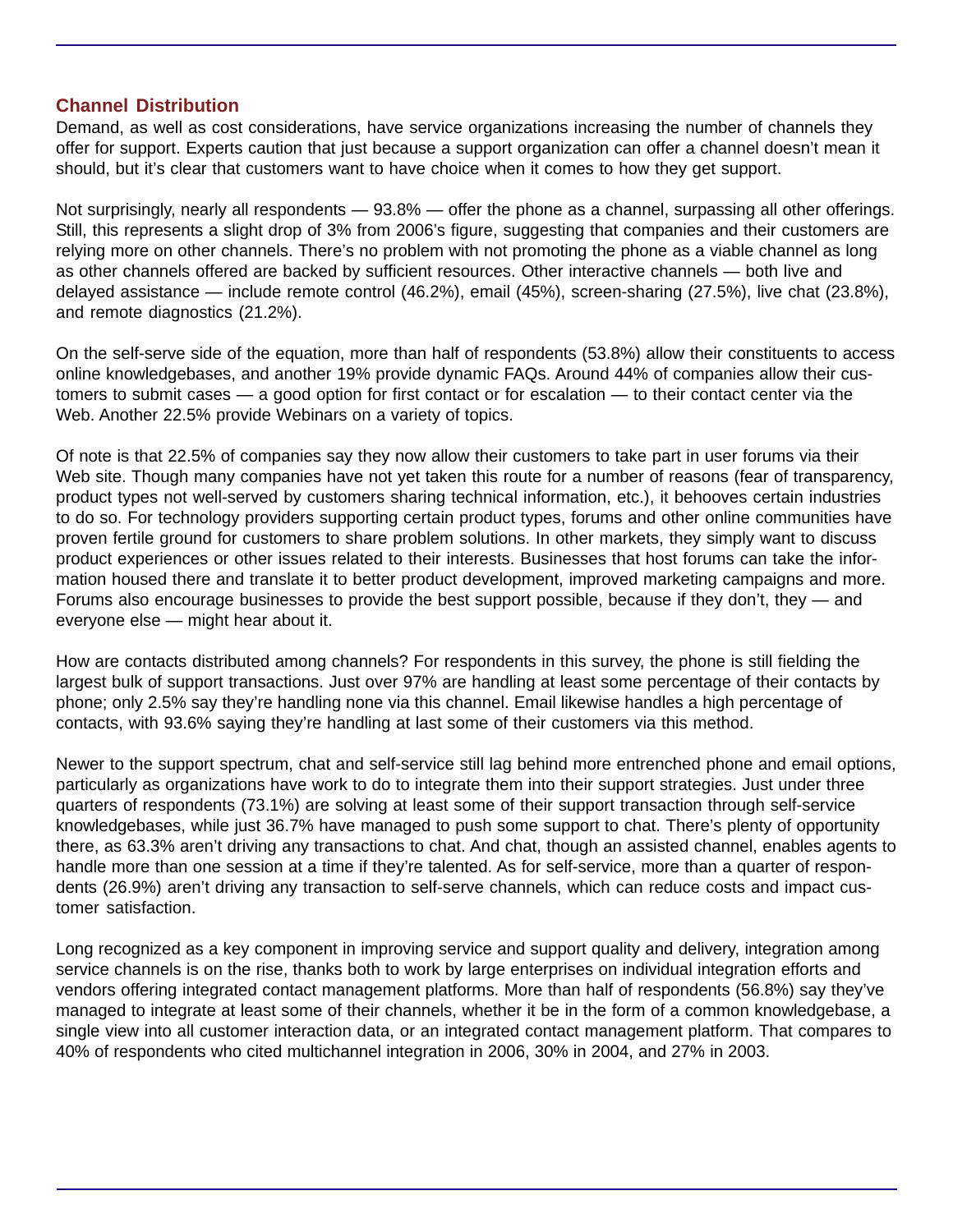# **A Measure of Performance**

The establishment and tracking of metrics continue to play a major role in improving contact center performance. Traditional metrics such as first-call resolution and rate of abandonment will continue to be measured, though more organizations are considering ways to measure performance indicators that more closely tie the support organization to overall business performance. Here's a snapshot of how respondents measured up in traditional metrics:

• **Average abandonment rate:** 21.3% of respondents claim an average call abandonment rate of less than 1%. The highest percentage of respondents in this category — 46.7% — have an abandonment rate of from 1% to 5%.

| Choice                  | N  | Percent | <b>Graph</b> |
|-------------------------|----|---------|--------------|
| less than 1%            | 16 | 21.3%   |              |
| $1\% - 5\%$             | 35 | 46.7%   |              |
| $6\% - 10\%$            | 14 | 18.7%   |              |
| $11\% - 15\%$           | 6  | 8%      |              |
| $16\% - 20\%$           | 2  | 2.7%    | ٦            |
| 20% and above           | 2  | 2.7%    |              |
| <b>Total Responses:</b> | 75 | 100%    |              |

**What was your average abandonment rate in the last year?**

• **Average speed to answer for phone-based support:** 8% of respondents take more than 60 seconds to answer a call, while 12% do so in less than five seconds. The largest percentage — 37.3% — take between 5 and 15 seconds to answer a call.

# **What is your average speed to answer the phone?**

| <b>Choice</b>           | <u>[N]</u> | <b>Percent</b> | Graph |
|-------------------------|------------|----------------|-------|
| less than 5 seconds     | 9          | 12%            |       |
| $5 - 15$ seconds        | 28         | 37.3%          |       |
| $16 - 30$ seconds       | 16         | 21.3%          |       |
| $31 - 45$ seconds       | 12         | 16%            |       |
| 46 seconds - 60 seconds | 4          | 5.3%           |       |
| 60 seconds and above    | 6          | 8%             |       |
| <b>Total Responses:</b> | 75         | 100%           |       |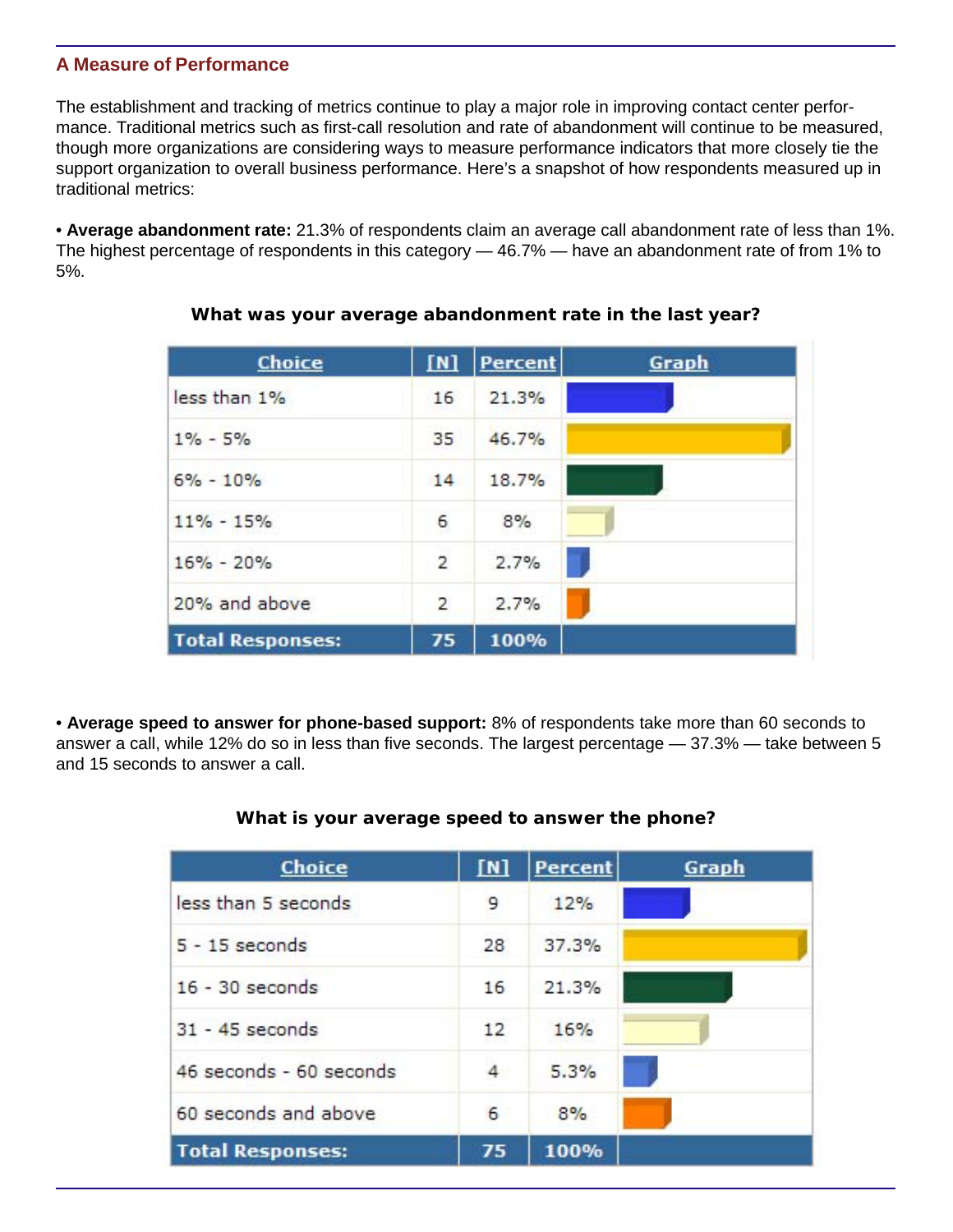• **Average hold time for phone-based support**: About 4% of respondents say their customers wait more than five minutes on hold while 25% say their customers experience no wait for service. The largest percentage (39.5%) keep customers and other constituents on hold for less than a minute.

| Choice                  | M              | Percent | Graph |
|-------------------------|----------------|---------|-------|
| no hold time            | 19             | 25%     |       |
| less than one minute    | 30             | 39.5%   |       |
| 1 to 2 minutes          | 19             | 25%     |       |
| 3 to 4 minutes          | 4              | 5.3%    |       |
| 4 to 5 minutes          | 1              | 1.3%    |       |
| more than 5 minutes     | $\overline{3}$ | 3.9%    |       |
| <b>Total Responses:</b> | 76             | 100%    |       |

**What is your average hold time for phone based support?**

• **Average speed to answer email-based requests:** 26% of respondents say they answer email questions in less than an hour, while, on the other end of the spectrum, 10.4% say it takes from 24 to 36 hours to answer an email. The highest percentage of respondents in this category — 36.4% — say it takes from one to six hours to respond to an email question.

#### **What is your average speed to answer email-based support requests?**

| Choice                  | [M]     | <b>Percent</b> | Graph     |
|-------------------------|---------|----------------|-----------|
| less than 1 hour        | 20      | 26%            |           |
| $1 - 6$ hours           | 28      | 36.4%          |           |
| $6 - 12$ hours          | 10      | 13%            |           |
| 12 - 24 hours           | 11      | 14.3%          |           |
| 24 - 36 hours           | 8       | 10.4%          |           |
| 36 - 48 hours           | 0       | $0\%$          | <b>NA</b> |
| 48 - 60 hours           | 0       | 0%             | <b>NA</b> |
| more than 60 hours      | $\circ$ | $0\%$          | <b>NA</b> |
| <b>Total Responses:</b> | 77      | 100%           |           |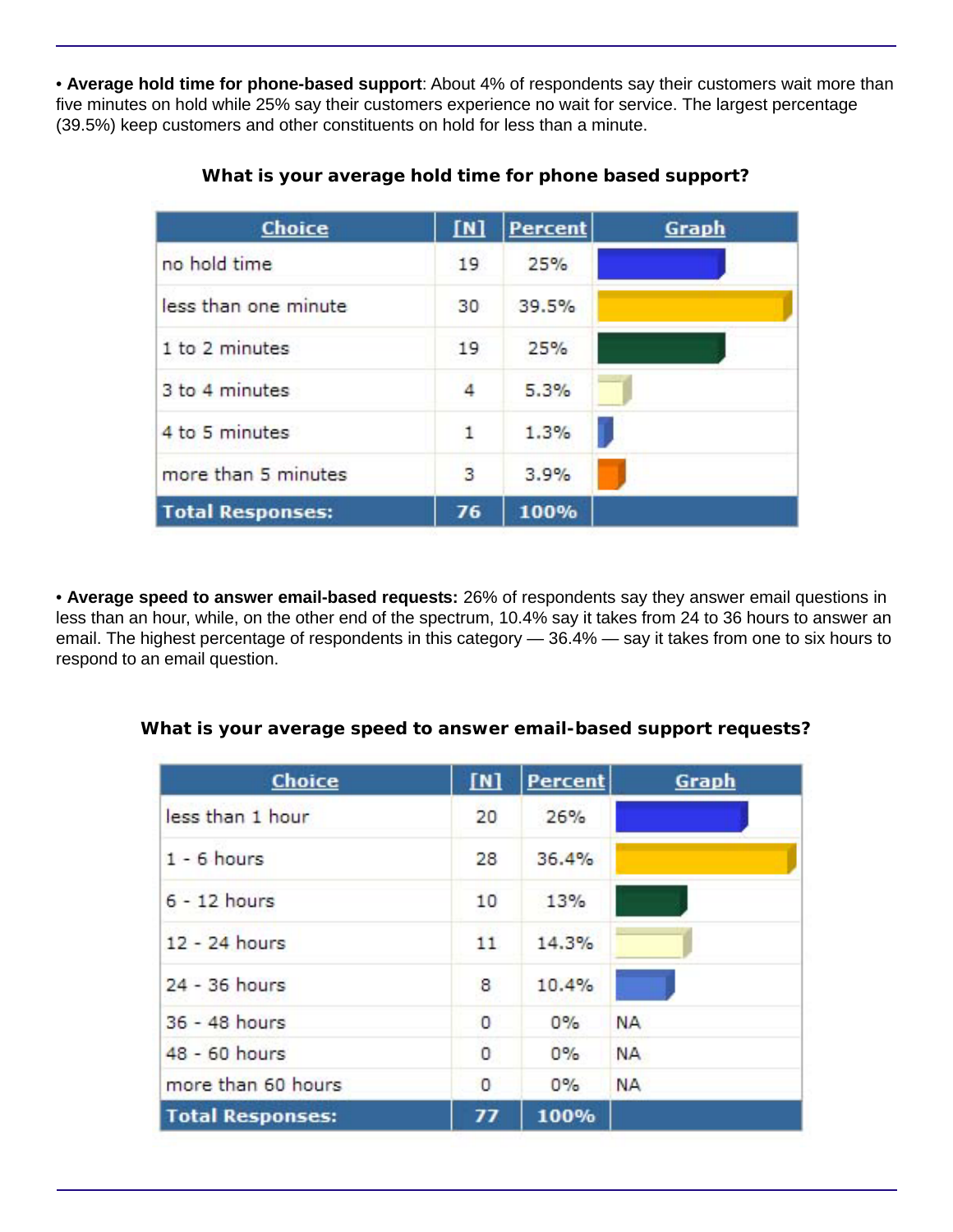# **Gauging Customer Satisfaction**

More and more organizations are coming to the realization that if they want to ensure customer satisfaction, they've got to do more than just sell quality products and services — they're got to back them up with a superior support strategy, appropriate channel selection, and easily navigable and valuable content. But beyond that, they realize they need to actually determine whether what they're offering is appreciated — or even used — and 70.9% of respondents to this year's survey are doing so through various customer satisfaction survey vehicles. Still, that means a full 29.1% of organizations don't use any formal methods to quantify customer satisfaction.

Of the customer sat mechanisms used, incident follow-up surveys lead the list, with 61.4% of respondents employing them. Also leveraged are ongoing relationship surveys, used by 47.1% and call monitoring, used by 35.7%. Nearly 35% of respondents say they're able to tap into unsolicited customer feedback to use in their customer relationship programs. To further determine how they're executing, 42% of respondents benchmark their performance against that of other support organizations.

## **If you use methods to formally determine customer satisfaction-related to support performance, what mechanisms do you use?**

| Choice                              | $\mathbf{M}$   | $%$ of<br><b>Respondents</b> | <b>Graph/Respondents</b> | $%$ of<br><b>Responses</b> |
|-------------------------------------|----------------|------------------------------|--------------------------|----------------------------|
| Incident<br>follow-up<br>surveys    | 43             | 61.4%                        |                          | 29.9%                      |
| Ongoing<br>relationship<br>surveys  | 33             | 47.1%                        |                          | 22.9%                      |
| Unsolicited<br>customer<br>feedback | 24             | 34.3%                        |                          | 16.7%                      |
| Focus groups                        | 7              | 10%                          |                          | 4.9%                       |
| Call Monitoring                     | 25             | 35.7%                        |                          | 17.4%                      |
| Other                               | 5              | 7.1%                         |                          | 3.5%                       |
| None                                | $\overline{7}$ | 10%                          |                          | 4.9%                       |
| <b>Total</b><br><b>Respondents:</b> | 70             |                              |                          |                            |
| <b>Total</b><br><b>Responses:</b>   | 144            |                              |                          | 100%                       |

*Written by: Kym Gilhooly*

*Gilhooly is a contributing editor to SupportIndustry. com and CRMIndustry.com. She can be reached at kymg@maine.rr.com.*